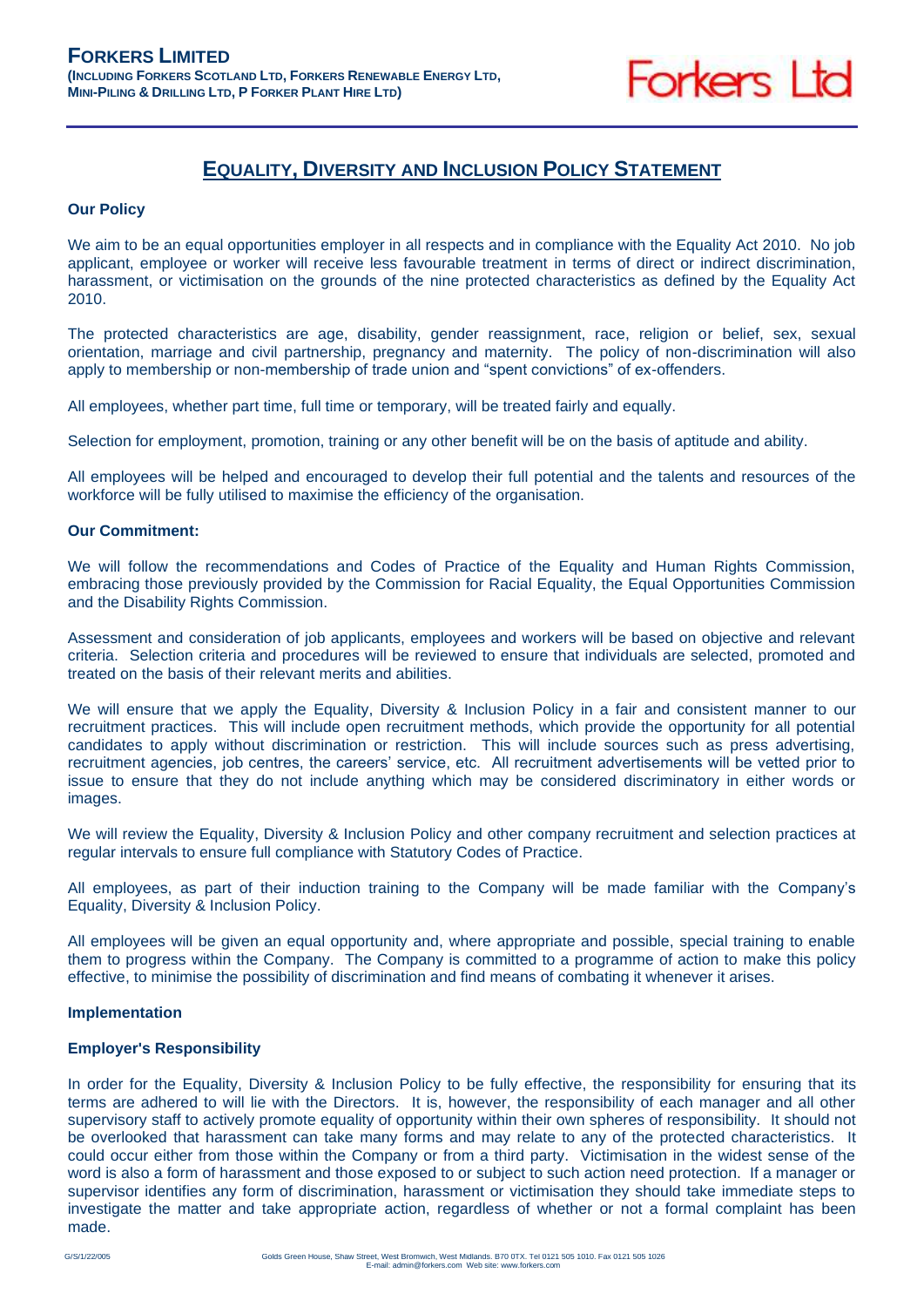The Company will inform its employees of their responsibilities and opportunities under the Equality Act and will make sure that the Company's Equality, Diversity & Inclusion Policy is known to all staff and applicants. All new staff will receive copies of the policies which are contained in the Employee Handbook. The Employee Handbook containing these policies is provided for all employees and the Company encourages an open and consultative approach with all staff in order that views may be expressed, feedback obtained such that the effectiveness of the policy may be monitored and assessed. The Company will also make contractors and clients aware of the Equality, Diversity & Inclusion Policy through provision of appropriate documentation.

When making decisions on promotions and career development, managers should focus on employees as individuals, with particular talents and experiences, rather than make assumptions based on their race, gender, marital status, or disability etc. Where, for example, jobs have been undertaken mainly by one gender or race in the past, efforts should be made to encourage others to apply for these posts alongside other applicants.

The role of training is to improve performance in the job, to develop skills, and to prepare individuals for other roles and responsibilities. As with promotion and career development, managers should focus on the development needs of individuals.

All training materials should be checked to ensure that the language and images used in them reflect the diversity of our employees and customers.

The Company will take disciplinary action against employees who are found to infringe the Equality, Diversity & Inclusion Policy. The Company will also take all reasonable steps as a result of a complaint of third party harassment to ensure there is no re-occurrence.

It is the Company's policy:

- To value diversity in society and in our workforce as a means of broadening the Company's talent base, achieving the highest levels of performance, and enabling all employees to reach their full potential.
- To identify the various behaviours and barriers that discrimination can take, and understand the negative effect these can have on the Company and its employees *and* customers.
- To ensure we comply with the Equality, Diversity & Inclusion Policy, and work towards eliminating any discriminatory practices which may be limiting the Company's ability to achieve its objectives, thereby maintaining our reputation as a fair and responsible employer in the eyes of the Company's employees, customers, other stakeholders and the public at large.

# **Employee Responsibility**

While the main responsibility for providing equal opportunities lies with the Company, individual employees at all levels have responsibilities too. Eradicating discrimination depends on everyone's collaboration.

Employees must not harass, victimise, abuse or intimidate other employees on any grounds.

Employees should co-operate with measures introduced by the Company to make sure there is equal opportunity and non-discrimination. Employees must not victimise individuals on the grounds that they have made complaints or provided information about discrimination or harassment.

It is the employee's responsibility:

- To be aware of the various behaviours and barriers that discrimination can take, and understand the negative impact these can have on the Company, its customers and colleagues.
- To be sensitive to the potential impact of your own behaviour on colleagues, customers and job applicants.
- To co-operate with management in the elimination of any discriminatory practices which may be identified.

# **What is meant by 'Managing Diversity'?**

'Managing personal benefits that accrue from valuing the differences between people, rather than just complying with the law. Organisations that grasp Diversity' is a more effective way of dealing with equal opportunities issues. It emphasises the business and the additional business opportunities generated by managing diversity effectively are far more likely to enjoy sustained competitive advantage than those who do not.